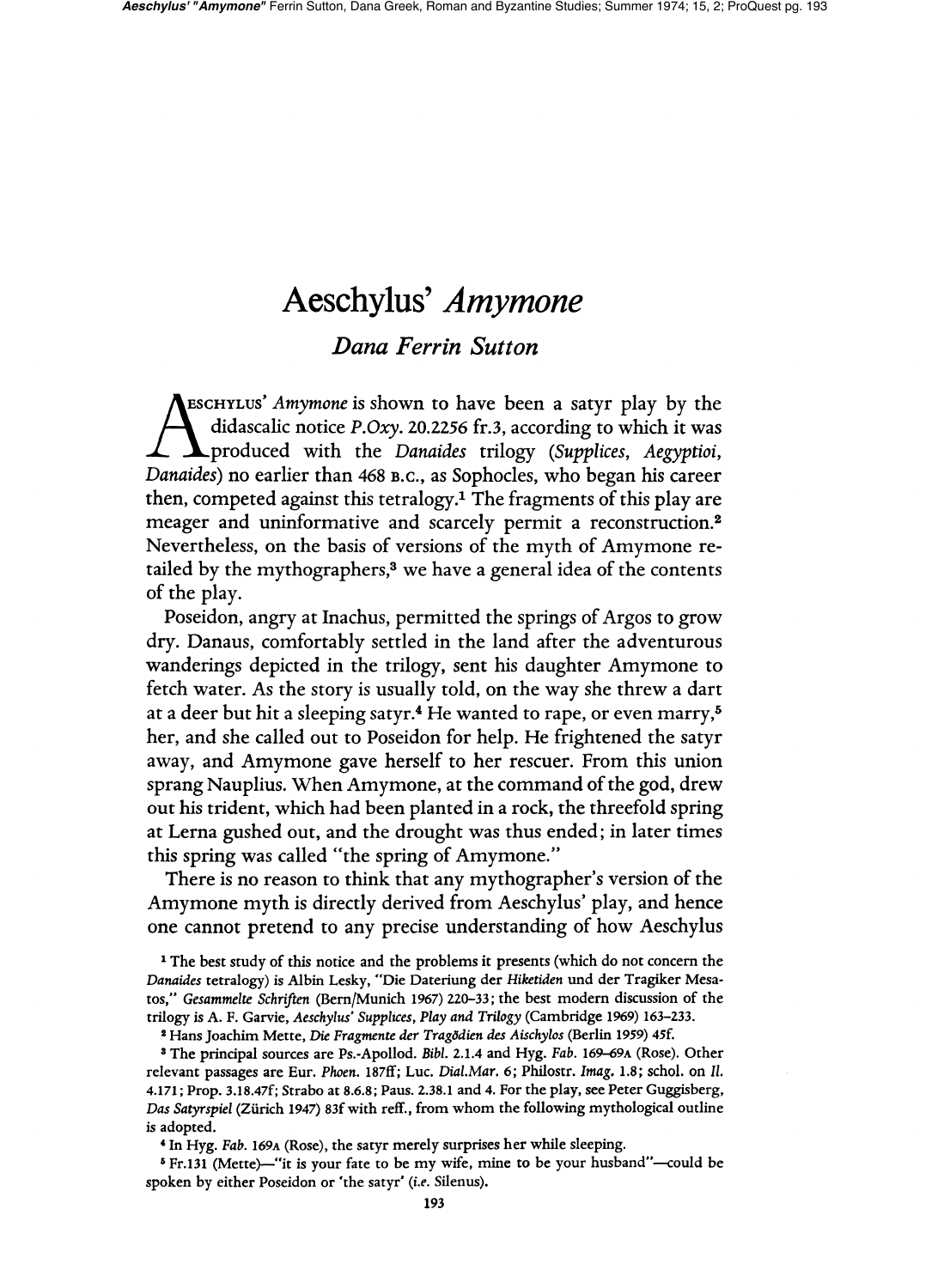dramatized the myth. Only one point can be made with assurance. In a satyr play Amymone would not be pursued by 'a satyr'. If the object is an enforced marriage, probably the situation would be the same as in Aeschylus' *Dictyulci,* in which Silenus, with the assistance of the Chorus of Satyrs, tries to wheedle and bully Danae into a marriage. If the object is merely rape, Amymone could have been threatened by a gang-rape by Silenus and the entire Chorus: that they are capable of such behavior is shown by Euripides' *Cyclops* 179-81, where this occurs to them as the fitting punishment for Helen.

Monumental evidence cannot be used to clarify this or any other problem concerning the dramaturgy of *Amymone.* There exists a series of Amymone satyr vases, collected and studied by Frank Brommer,<sup>6</sup> but for several reasons they do not constitute reliable evidence. First, the series begins abruptly only about 440 B.C. Even conceding that there is often an interval between the production of a play and the appearances of vases inspired by that play, this chronological discrepancy is difficult to explain if Aeschylus' play is the source of inspiration. Recognizing this, Brommer speculated that the actual source was a second, otherwise unknown, *Amymone* play.' Second, in just those particulars of greatest importance for reconstructing the play—characters, setting, etc.—the vases do not agree with each other. Hence, for example, although *Amymone* required a minimal *dramatis personae* of Amymone, Poseidon, Silenus and the satyrs, monumental evidence is no reliable guide to the possible presence of additional characters.8

Third, even assuming that some one or more of these vases (but which ones 1) accurately reflect Aeschylus' *Amymone,* allowance must be made for artistic liberties. One vase, for example, depicts Amymone hotly pursued by a gang of satyrs (Vienna, Kunsthistorisches Mus. iv.lOll), but this warrants no conclusion about the situation in

6 Frank Brommer, "Amymone," *AthMitt* 63-64 (1938-39) 171-76 with figs. 67-70.

<sup>7</sup>*Ibid. 176.* 

<sup>8</sup> Most notably, one krater (Syracuse 44 291, for which *cf* Beazley, *ARV*<sup>1</sup> *I041* no.9) adds Aphrodite and another (Rome, Vatican Mus. U 13) Hermes. Others collected by Brommer add Eros or a sister (or handmaiden) of Amymone. Louis Sechan, *Etudes sur la tragedie grecque dans ses rapports* avec *la ceramique2* (Paris 1967) 337, shows that a Berlin amphora (Furtwangler, *Vasensamml.* no.3257) sometimes thought to be inspired by *Amymone* is actually an illustration of the death of Hippolytus, presumably inspired by Euripides' play. For a parallel instance of a satyr added to a scene reflecting a tragedy, cf. the lost Apulian Iphigenia vase described by S. Reinach, Repertoire *des vases peints grecs* et *errusques* I (Paris 1922) 133.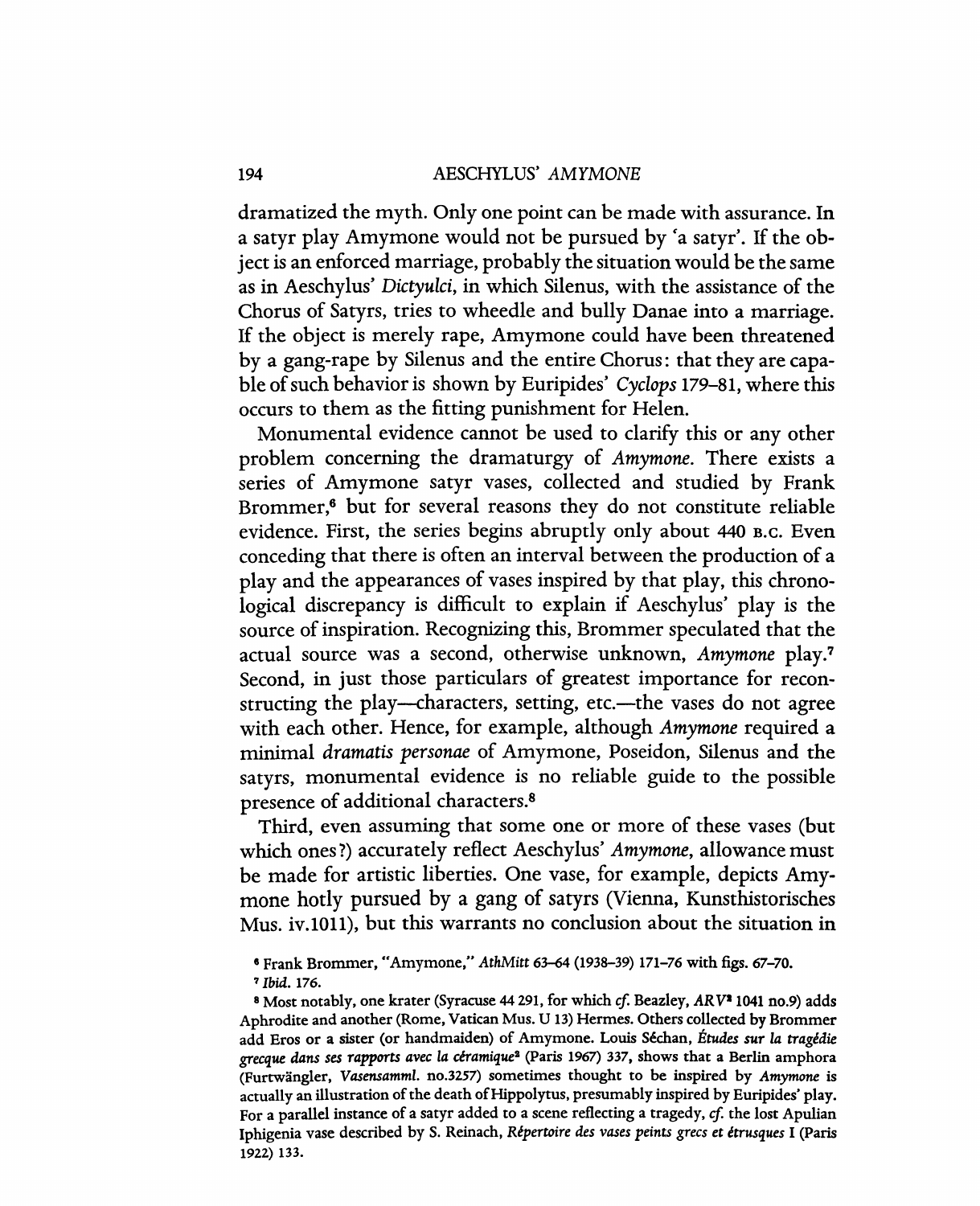the play. If in *Amymone* Silenus had designs on the girl, perhaps desiring to marry her, and if he had the assistance of the Chorus, a painter might well take the liberty of translating this into a scene in which she is pursued by the satyrs indiscriminately.

Although the details of dramaturgy are beyond recall, clearly this play bears a strong resemblance to another Aeschylean satyr play, *Dictyuld.9* The general situation in both plays is the same: a woman is in distress because she is threatened with some form of sexual bondage by Silenus and the satyrs, a situation from which she is saved by a rescuer (Poseidon, Dictys). Both plays possibly concluded with a marriage between the distressed woman and her savior, so that both could have adhered to the same scheme: machinations of Silenus and satyrs . . . wrong marriage . . . rescue . . . right marriage.<sup>10</sup>

Both plays employ a remarkable reversal of roles. The Greek satyr play is notorious for reliance on a relatively few stereotypes of subject, theme, characterization, etc., $11$  and apparently Silenus and the satyrs were routinely cast in the rôle of oppressed slaves, so that part of the happy endings of many satyr plays would be their regaining their freedom and being allowed to rejoin their proper master Dionysus, as in *CyclopS.12* But in these two plays they seek to reduce somebody else to bondage. Likewise in plays like *Cyclops* because they are oppressed they are presented as essentially sympathetic, for all their shortcomings, and they are allied with the sympathetic central character, such as Odysseus. This too would seem to be the usual way of presenting them, but in *Amymone* and *Dictyuld* they are the villains. In a similar inversion, in Aeschylus' satyric *Theoroi or Isthmiastai* they seek to escape from Dionysus, rather than back to him. The evidence is fragmentary and generalizations are dangerous, but Aeschylus is

8 For this play *cf* M. Werre-deHaas' *Aeschylus' Dictyulci* (Leiden 1961).

10 A seeming fault of Werre-de Haas' reconstruction of *Dictyulci (supra* n.9) 73f. is that the possibility that the play concluded with a marriage of Dictys and Danae is not considered. To this one could respond that according to Werre-deHaas' reconstruction *Dictyulci* is already 930 lines long. and the addition of a marriage might make the play too long for a satyr play *(Cyclops* has 709 lines, Sophocles' *Ichneutai* probably had not much more than 800). But the length of EUripides' prosatyric *Alcestis* provides some sort of parallel, and one feature of *Dictyulci's* happy ending surely was some provision for Danae's future.

11 Guggisberg. *op.cit. (supra* n.3) 60-73 with references to earlier observations; so also Jacqueline Duchemin. *Le Cyclope, edition critique* et *commentee* (Paris 1945) xv-xvii; D. J. Conacher, *Euripidean Drama* (Toronto 1967) 322-26; Anne Newton Burnett, *Catastrophe Survived: Euripides' Plays of Mixed Reversal* (Oxford 1971), index *s.v.* "satyric motifs"; D. F. Sutton. The *Date of Euripides' Cyclops* (Ann Arbor 1974) 104-26.

11 So Guggisberg, *op.cit. (supra* n.3) 62f.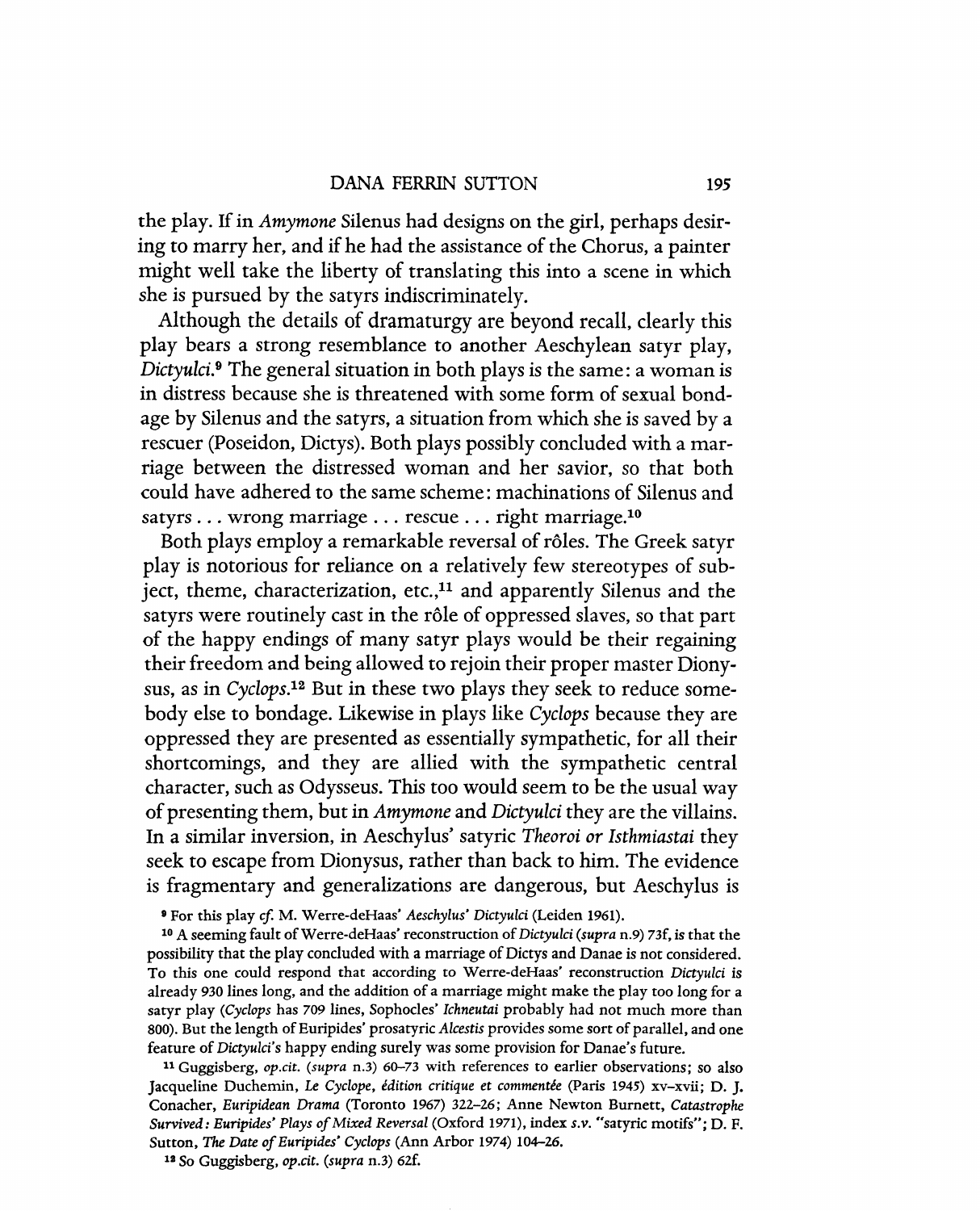notable for being the only poet who can be observed inverting such routine generic stereotypes. Possibly a Greek audience would find such inversions amusing and this kind of humor was specifically Aeschylean.<sup>13</sup>

Another striking parallel between *Amymone* and *Dictyulci* is the relationship of these two satyr plays to their respective trilogies. *Dictyulci* was almost certainly presented with a *Perseus* trilogy containing, *inter alia, Polydectes.* A major event in that trilogy, probably in this play. must have been Polydectes' attempt to force Perseus' mother Danae into an involuntary marriage. Werre-deHaas has pointed out that Silenus' attempt to bully Danae into an enforced marriage in *Dictyulci* is a parody of Polydectes' action in the trilogy.l4 The function of *Dictyulci* within its tetralogy is therefore to provide comic relief by burlesquing a situation in the preceding trilogy. This seems to fit into a more general pattern of satyr plays or other fourthplace plays parodying a tragedy with which they were produced. Sophocles' *Ichneutai* bears several striking resemblances to his *Ajax,*  and especially in view of the fact that both plays are by common consent assigned to the middle or late 44O's. these seem best explained according to the theory that they were written together and that *Ichneutai* was intended to parody elements in *Ajax.I5* Euripides' satyric *Sisyphus* was produced with the Trojan trilogy of 415, and there are reasonable grounds for suspecting that it was contrived as a parody of a tragedy in that trilogy. *Alexander.Is* Above all, there are several extremely strong resemblances between Euripides' *Cyclops* and *Hecuba.* Polymestor's blinding is paralleled by that of Polyphemus. both in point of general situation and details of diction. The theme of *nomos* and *xenia* is equally prominent, and handled in an identical way. in both plays. and both feature parallel sequences where an appeal for mercy on idealistic grounds is parried with a brutal lecture about expediency. The various arguments advanced in favor of dating

16 Sutton, *op.cit. (supra* n.ll) 157-66; *cf Arethusa* 4 (1971) 60-67.

<sup>16</sup> Gilbert Murray, "The Trojan Trilogy of Euripides," *Mélanges Glotz* II (Paris 1932) 646; John Ferguson, "Tetralogies, Divine Paternity and the Plays of 414," *TAPA* 100 (1969) 110; Sutton, *op.cit. (supra* n.ll) 166-68.

<sup>&</sup>lt;sup>13</sup> There is a similar inversion in *Dictyulci*: our final fragment breaks off in the middle of marching anapaests of the type usually found at the end of a play, celebrating the marriage of Silenus and Danae. But this must be a false ending, and Dictys subsequendy reenters to rescue Danae (Werre-deHaas, *op.cit. [supra* n.9] 74).

It Werre-deHaas, *op.cit. (supra* n.9) 74f.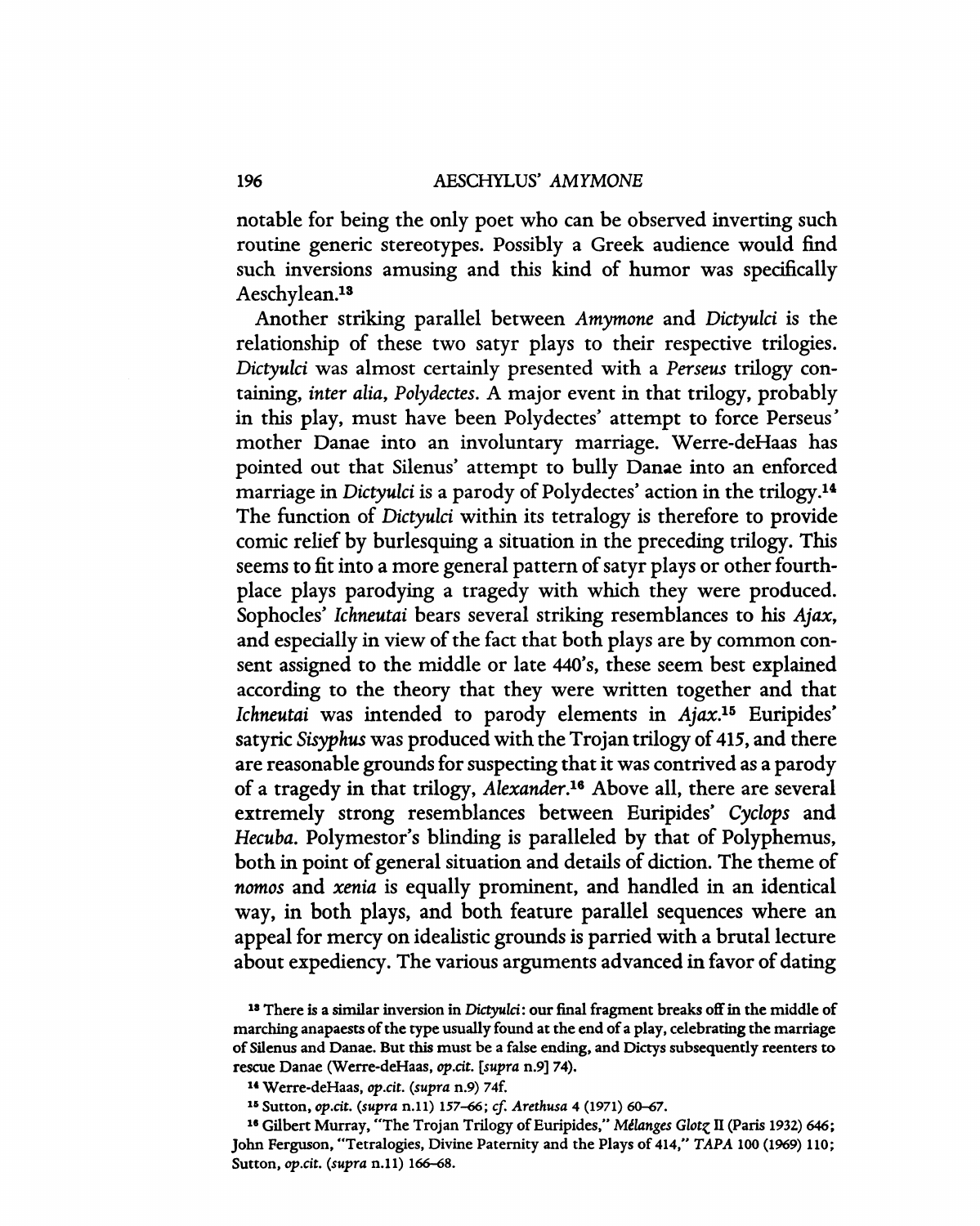#### DANA FERRIN SUTTON 197

*Cyclops* significantly later than 424 B.C., the probable date of *Hecuba*  (most importantly, the higher percentage of iambic resolution in *Cyclops)* can be shown to be insufficiently cogent to pose a real obstacle to the conclusion that these two plays were written together.<sup>17</sup>

In the same way, Euripides' *Helen* and *Andromeda* were both produced in 412 B.C.,IS and *Helen* goes over much the same dramaturgic and thematic material as does *Andromeda,* although in a more lighthearted spirit. This is an extremely odd relationship, and I do not know of a case in which one tragedy is written as a lighthearted equivalent, if not downright parody, of another in the same trilogy. But this relationship would be less difficult to comprehend according to the Wilamowitzian theory that *Helen* is a fourth-place prosatyric play of the *Alcestis* type, and there are several reasons for so thinking, principally because it uses a plot, themes and characterizations that are recognizably assembled out of precisely the same stereotypes that are the routine fare of satyr plays.

Situations in which a satyr play (or substitute for a satyr play) parodies a tragedy in the same set are extreme examples of the function of the satyr play, as admirably defined by Wilhelm Schmid:<sup>19</sup> "Dem ausgereiften Satyrspiel der klassischen Zeit ist der ausgesprochen humoristische und märchenhafte Charakter ohne persönliche, aggressive Satire und die parodistische Behandlung der Mythen eigen ... das Satyrspiel ist nicht selten, vielleicht sogar regelmässig, demselben Stoffgebiet wie die vorangehende Inhaltstrilogie entnommen [wobei] sich die Tragödie gewissermassen selbst ironisiert und sich dadurch Indemnität für das Übermass der leidvollen Affekte erwirkt, die sie entfesselt hat."

Students of Aeschylus have repeatedly appreciated that, in a general way, there is a similar relationship of parody between *Amymone* and the *Danaides* trilogy.<sup>20</sup> Both deal with the theme of φυξανορία, with the attempt of women to avoid sexual servitude forcibly imposed.

<sup>17</sup> This is the conclusion revived in my *Date of Euripides' Cyclops;* see Henri Gregoire, "L'Authenticite du Rhesus d'Euripide," *AntCI* 2 (1933) 131, and Eduard Delebecque, *Euripide* et *la Guerre du Peloponnese* (Paris 1951) 165-77.

<sup>18</sup> Schol. on Ar. Thesm. 1012, 1060.

<sup>19</sup> Schmid-Stahlin, *GGL* 1.2.82f.

<sup>20</sup> First suggested by Ulrich von Wilamowitz-Moellendorff, *Aischylos Interpretationen*  (Berlin 1914) 23, and *Aeschyli Tragoediae* (Berlin 1914) 381; so also Kurt von Fritz, "Die Danaidentrilogie des Aischylos," *Philo!ogus* 91 (1936) 268f; Schmid-Stahlin, *GGL* 1.2.199 n.9; Guggisberg, *op.cit. (supra* n.3) 32; R. P. Winnington-Ingram, "The Danaid Trilogy of Aeschylus," *]HS* 61 (1961) 147 and 151.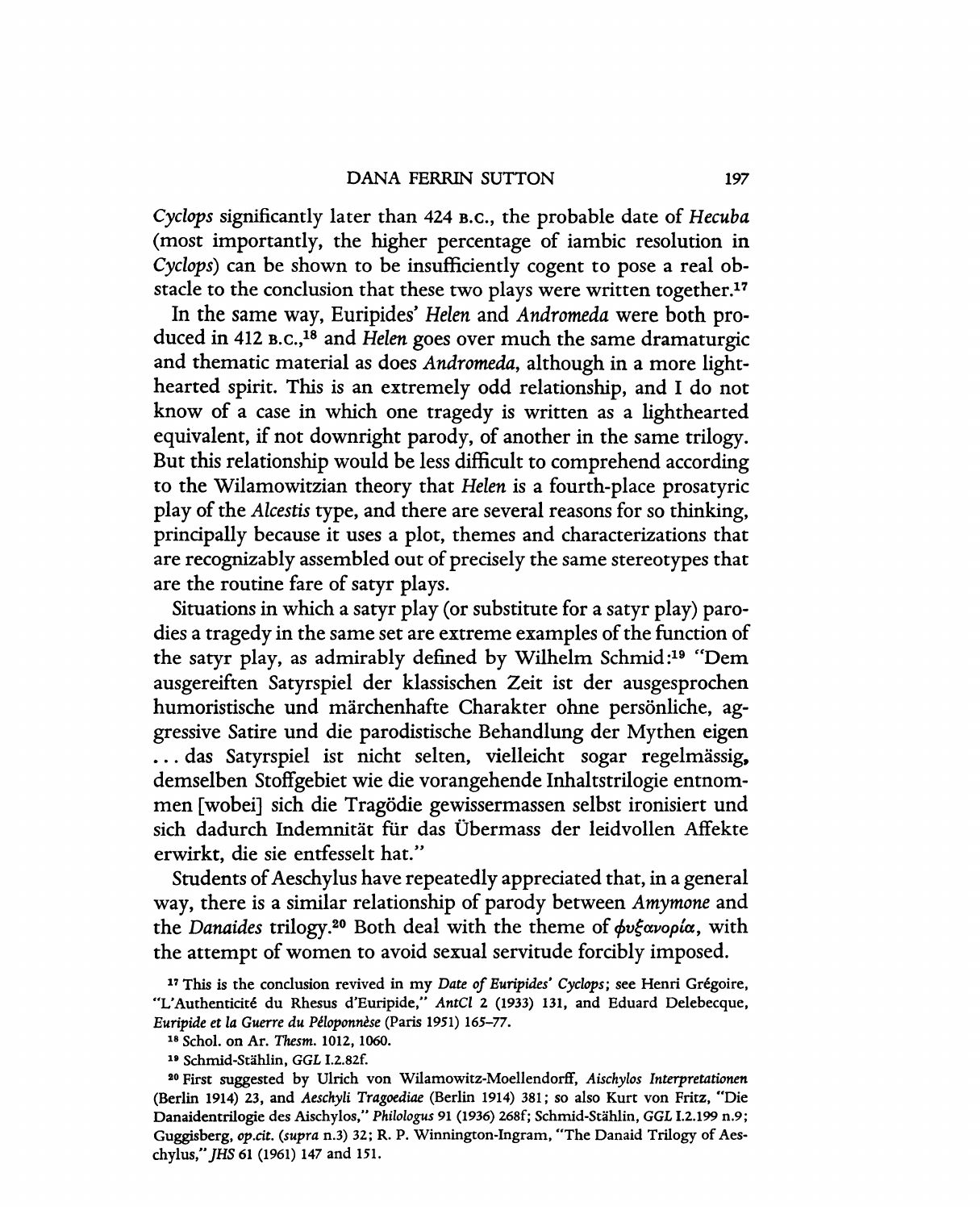But this is scarcely the only way in which contents of the trilogy are parodied in the satyr play. Even if we know little about the details of its dramaturgy, on the basis of the Amymone myth we may deduce with reasonable assurance that the play must have contained certain elements. By comparing these with the known contents of the trilogy, particularly the extant *Supplices,* one may suggest that *Amymone*  parodied much more than just the general idea of  $\phi \psi$ *gavopla*.

I shall begin with points of comparison between the satyr play and the trilogy that seem sufficiently self-evident to warrant one's speaking of them with virtual certainty, and then I shall discuss other possible points of comparison in what seems a decreasing order of probability. For the sake of a complete argument, we should investigate all possible ramifications of the relationship between *Amymone*  and its trilogy.

All of those who have commented on the relationship between the satyr play and the trilogy have commented on the common thematic denominator of *φυξανορία*. Curiously, the equally obvious parallel of dramatic situation has not provoked such unanimous comment. In both the satyr play and the trilogy one or more women are beset by one or more individuals who seek to reduce them to a situation of sexual bondage. In *Supplices* the Danaids perceive their Egyptian cousins as wanton, lascivious, even subhuman,21 which is of course exactly how Amymone's pursuers would be portrayed in the satyr play, a typical characterization of Silenus and the satyrs.22 In the trilogy, the pursuers have a spokesman, the Egyptian Herald, who is boorishly, imperiously arrogant. He finds an obvious and exact parallel in the satyrs' spokesman, Silenus.<sup>23</sup> In the trilogy, the pursued maidens cry to the gods—above all to Zeus Protector of Suppliants for aid, and find a protector in the king of the region, Pelasgus. In the satyr play, Amymone cries to Poseidon for aid and finds a protector in the god himself. In contrast to the sexual bondage the pursuers attempt to impose, both the trilogy and the satyr play present the picture of a proper sexual relationship, based on consent rather than force (Hypermestra and Lynceus, Amymone and Poseidon).

#### <sup>21</sup> *Cf.* esp. 174f, 750-53, 757-59.

<sup>22</sup> For Silenus' typical characterization, *cf.* Guggisberg, *op.cit.* (supra n.3) 53-56.

<sup>23</sup> That Silenus is capable of behaving in this hectoring way is shown, for instance, by Soph. *Ichn.* 130-206. The satyrs hear Hermes' lyre and are overcome with dread. Silenus tries to bully them back to work until he himself hears the lyre and becomes more panicstricken than the Chorus.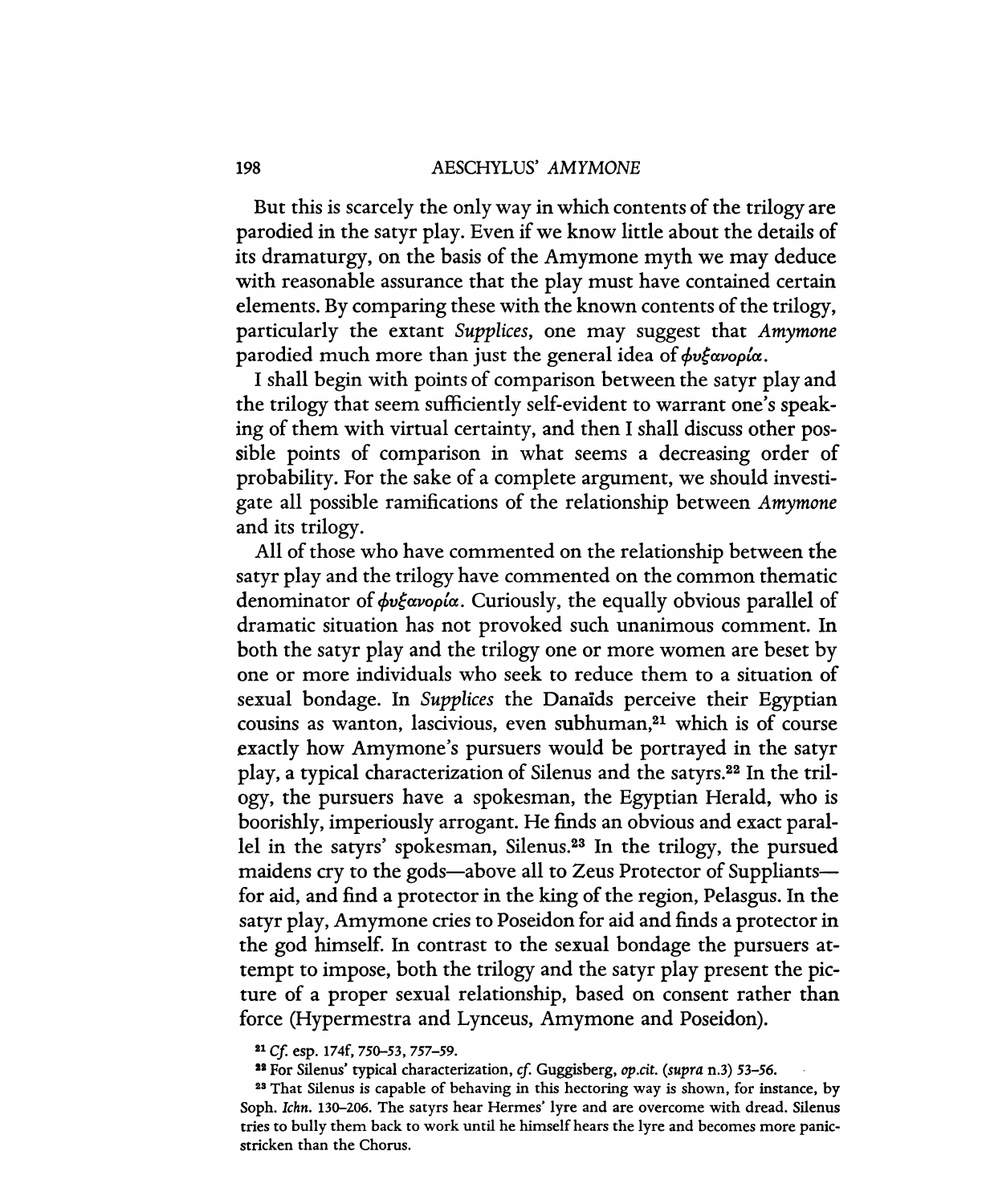#### DANA FERRIN SUTTON 199

These initial observations make clear that Aeschylus has made a remarkable choice in selecting the subject for his *Nachspiel:* a myth that is connected with that of the trilogy, and that substantially duplicates the trilogy's dramatic situation and raises very much the same thematic issues. Aeschylus' choice of subject, therefore, insures a situation in which the satyr play substantially parodies its trilogy.

Since such a relationship of parody is guaranteed by the use of the Amymone myth, we may at least suspect that Aeschylus exploited the inherent parody of situation and theme in writing *Amymone.* To judge by the Amymone myth, the play could well have contained three scenes parodying scenes in the *Danaides* trilogy.

The first is Amymone's appeal for aid. She was in fact a suppliant, and her cries for assistance could very easily have been contrived in recognizable imitation of the Danaids' appeals in *Supplices.* More than this, the setting of *Supplices* is before an altar common to several gods (223f) , at which the suppliant Danaids take refuge. *Amymone* must have had a pastoral setting, typical of satyr plays,<sup>24</sup> and the likeliest setting might be in front of a rustic altar or shrine sacred to Poseidon.25 To this, in an action parallel to that of *Supplices,* Amymone would come seeking refuge from Silenus and the satyrs. Just as the Danaids find a protector in the region's political master, Pelasgus, so Amymone would find a protector in the tutelary god of the vicinity. So her appeal for help could imitate that of *Supplices* both in writing and in staging.

Second, *Amymone* very likely contained a scene in which Poseidon confronted Amymone's tormentors, and this would require an angry clash between Poseidon and Silenus and the satyrs, which would be cut to a pattern similar to the confrontation of Pelasgus and the Egyptian Herald in *Supplices (911-53).* 

Third, thanks to fr.125 (Mette), we know that Aphrodite appeared in the last play of the trilogy, *Danaides,* and it is agreed that she appeared as the spokeswoman for the institution of marriage, *i.e.* of sexuality properly conducted (more about this later). In the fragment she speaks of the fructifying power of Eros (Smyth's translation):

The holy heaven yearns to wound the earth, and yearning layeth hold on the earth to join in wedlock; the rain, fallen from the amorous

<sup>&</sup>lt;sup>24</sup> Vitr. *De Arch.* 5.6.9.

<sup>25</sup> For what it is worth *(cf.* the remarks on the value of monumental evidence *supra),* one Amymone satyr vase shows an altar: the Syracusan krater Syr. 44 291.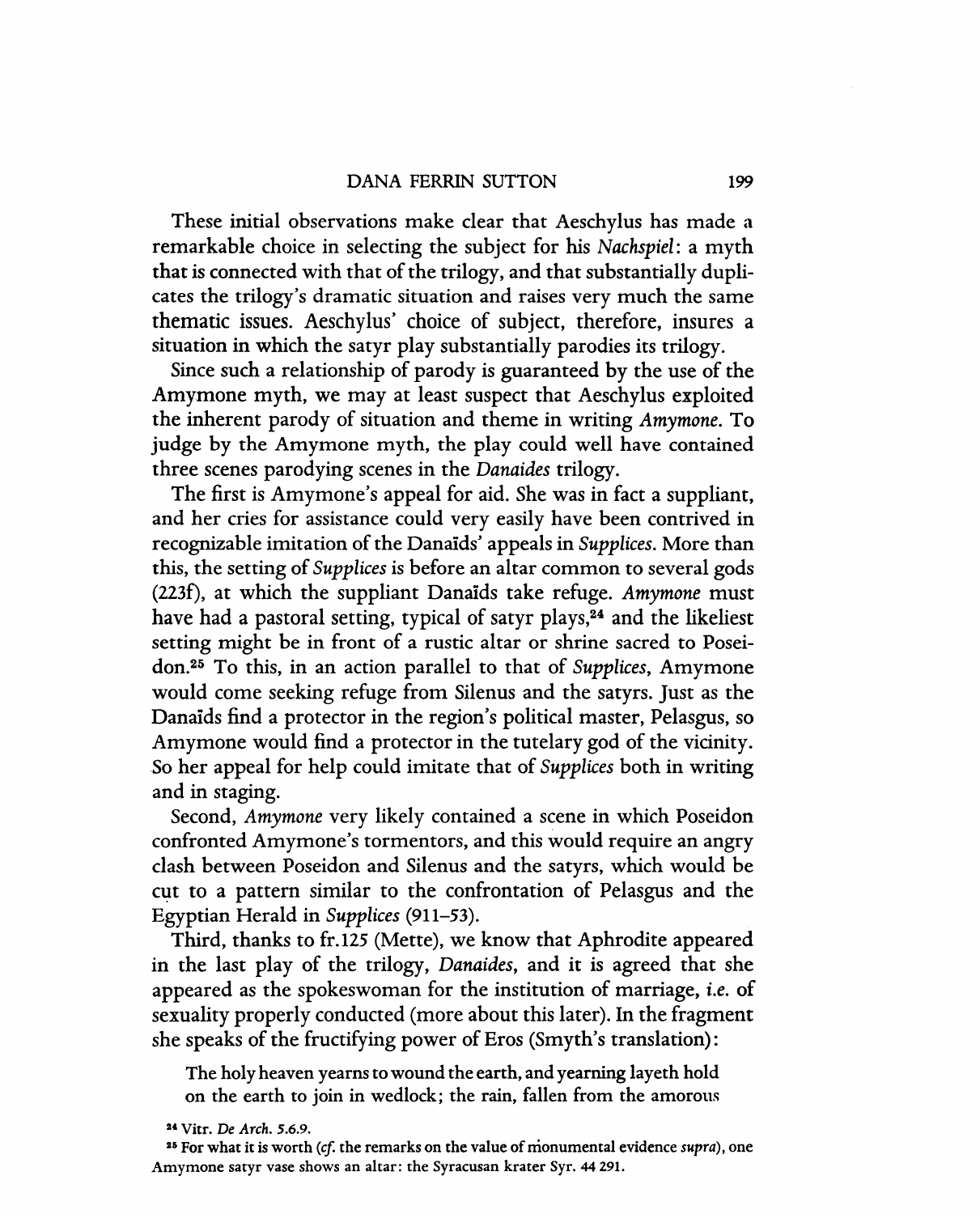### 200 AESCHYLUS' *AMYMONE*

heaven, impregnates the earth, and it bringeth forth for mankind the food of flocks and herds and Demeter's gifts; and from that moist marriage-rite the woods put on their bloom. Of all these things I am the cause.

In the myth of Amymone, the consummation of the union of Poseidon and Amymone leads to the discovery of the springs of Lerna and the refertilization of Argos. Hence *Amymone,* like *Danaides,* probably contained a scene in which the ideas of proper sexuality and fruitfulness were closely conjoined.

On the thematic level, both the trilogy and the satyr play dealt with sexuality. Two sexual themes common to both are  $\phi \nu \xi \alpha \nu \phi \rho \alpha$ and the fertilizing powers of Eros, and we can detect a third. Both the trilogy and the satyr play presented contrasting portraits of right and wrong sexual relationships. In the lost plays of the trilogy, the Danaids were forced to marry their cousins and killed them on the wedding night. One, Hypermestra, refused to do this and formed a genuine marriage with Lynceus. Hence the contrast between the relation of the Danaids and the Egyptians and that of Hypermestra and Lynceus finds a parallel in the contrast of the relation of Amymone and the satyrs and Amymone and Poseidon. Winnington-Ingram has attempted to define the nature of this contrast as Eros allied with force versus Eros allied with persuasion.<sup>26</sup> This is attractive, but is probably not the only possibility. But whatever the precise thematic nature of the contrast, we may speculate that it was the same in both trilogy and satyr play.

A notorious problem concerning *Supplices* is that although the Danaids' violent rejection of their Egyptian cousins is clear enough, their reason for it is not.27 This is sometimes considered a fault of the play, but possibly their motivation was made clearer in later plays of the trilogy. Besides the passages to which I have already alluded that stress the bestial nature of the Egyptians, probably the most illuminating is  $1030-42$  (Smyth):

DANAios: May pure Artemis look upon this band in compassion, and may wedlock never come through constraint of Cytherea. This prize be mine enemies!

<sup>&</sup>lt;sup>26</sup> Winnington-Ingram, *loc.cit.* (*supra* n.20).

<sup>27</sup> Besides Garvie, *op.cit. (supra* n.1) 215-23. the best discussion is by Herbert Weir Smyth. Aeschylean Tragedy (Berkeley 1924) 55-58.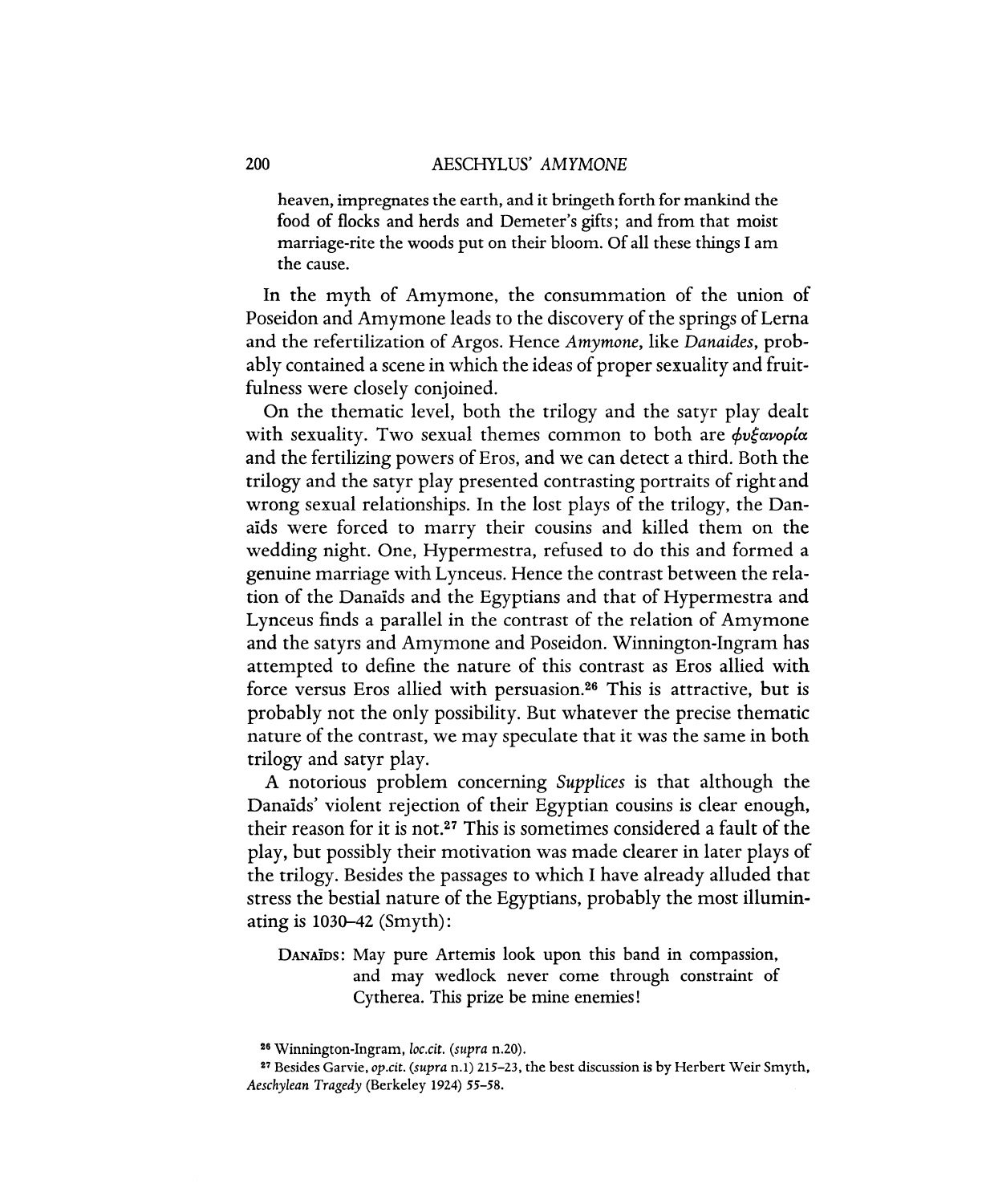HAND- Yet there is no disdain of Cypris in this our friendly hymn; MAIDENS: for she, together with Hera, hath power most dear to Zeus, and for her august rites the goddess of varied wiles is held in honour.

> And in the train of their mother are Desire and she to whom nothing is denied, even winning Persuasion; and to Harmonia hath been given a share of Aphrodite, and to the whispering dalliances of the Loves.

Is it possible that in the latter plays of the trilogy there was some special connection between the Danaids and Artemis, and a conflict between the claims of the two divinities Artemis and Aphrodite?

On the admittedly slender basis of the version of the myth of the Danaids given by Pausanias at 2.19.6, many think that the trilogy concluded with a trial, although opinion is divided about who was on trial for what. Either the Danaids are on trial for murder with Aphrodite prosecuting, or Hypermestra is on trial for refusing to act with her sisters and Aphrodite is defending.<sup>28</sup> Both possibilities present difficulties, and one can easily imagine a satisfying, dramatically powerful conclusion with no tria1.29

But, *argumenti causa,* let us assume a trial scene. *Eumenides* is a doubtful guide to the possible substance of such a trial, but a more reliable guide to its format, being an index of Aeschylus' understanding of the judicial process and how to translate it into theatrical terms. For such a trial would only succeed in the theater under certain conditions. A theatrical trial scene is only interesting if it is suspenseful, if there is something to be said (no matter how tendentious) for each side, and if the sides are reasonably well matched; and it provides a satisfying conclusion only if it genuinely resolves the issues at stake.

For these reasons, if *Danaides* ended with a trial, two divinities probably participated. Any trial in which a divinity upholds one position and mere mortals the other would not be dramatically interesting because the sides would be too unbalanced. And if one divinity were

<sup>28</sup> Garvie, *op.cit. (supra* n.1) 204-11; D. J. Robertson, "The End of the *Supplices* Trilogy of Aeschylus," CR 38 (1924) 51-53, remains provocative.

<sup>29</sup> Assuming that the Egyptians were killed at the end of the second play or near the beginning of the third, Hypermestra could refuse to participate in the murder and stand by Lynceus; her sisters and their father turn on her and threaten to lynch her; she appeals to Aphrodite and there is a fine irony in the fact that the former suppliants are now the pursuers; Aphrodite appears in a final theophany, rescues her, and lays down a theodiey about the institution of marriage, of which fr.125 (Mette) is a part.